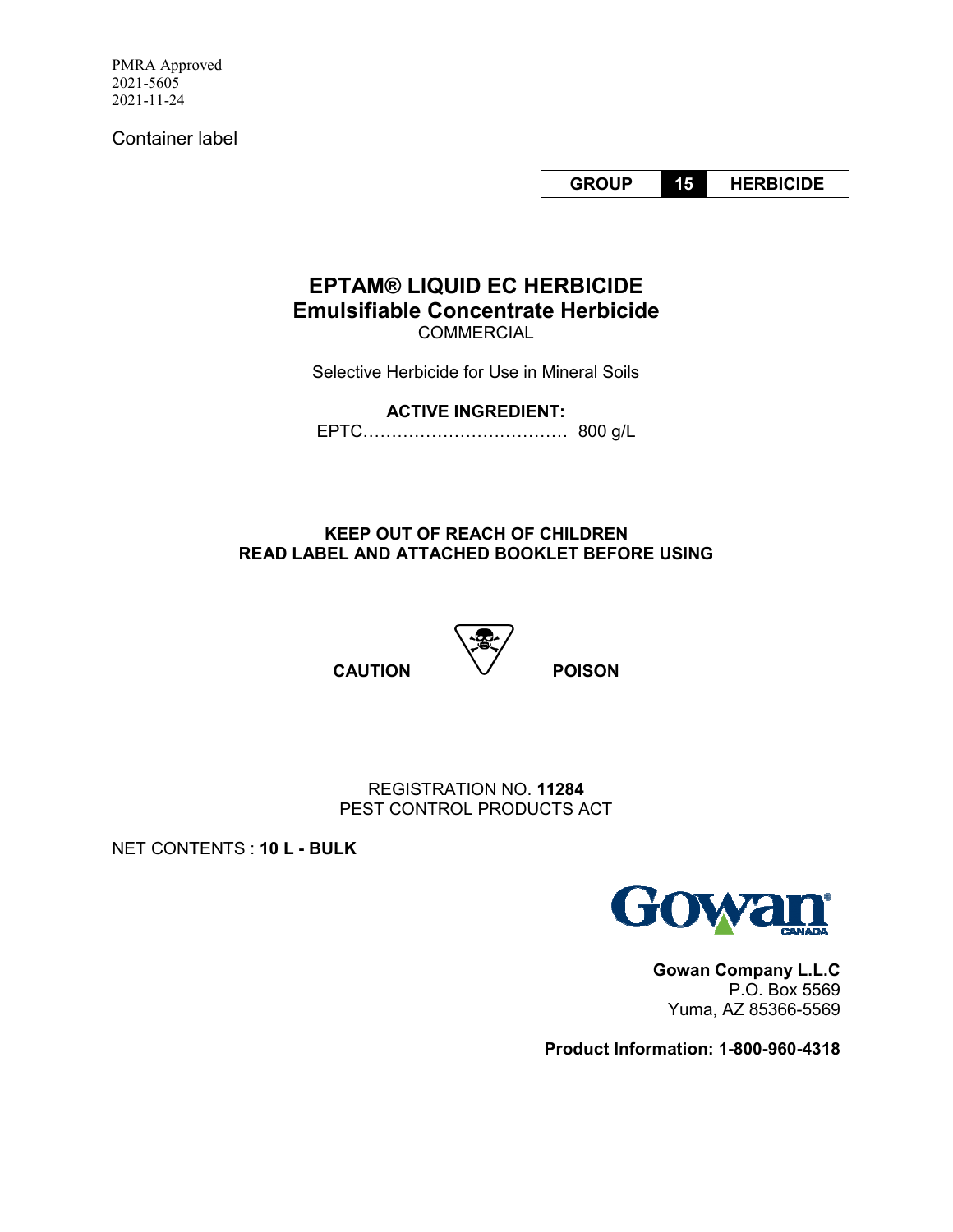This pest control product is to be used only in accordance with the directions on the label. It is an offense under the *PEST CONTROL PRODUCTS ACT* to use this product in a way that is inconsistent with the directions on the label.

# **FIRST AID**

**IF SWALLOWED**: call a poison control centre or doctor immediately for treatment advice. Do not induce vomiting unless told to do so by a poison control centre or doctor. Do not give **any** liquid to the person. Do not give anything by mouth to an unconscious person.

**IF ON SKIN OR CLOTHING:** take off contaminated clothing. Rinse skin immediately with plenty of water for 15-20 minutes. Call a poison control centre or doctor for treatment advice.

**IF IN EYES**: hold eye open and rinse slowly and gently with water for 15-20 minutes. Remove contact lenses if present, after the first 5 minutes, then continue rinsing eye. Call a poison control centre or doctor for treatment advice.

**IF INHALED:** move person to fresh air. If person is not breathing, call 911 or an ambulance. then give artificial respiration, preferably by mouth-to-mouth, if possible. Call a poison control centre or doctor for further treatment advice.

Take container, label or product name and Pest Control Product Registration Number with you when seeking medical attention.

# **IN CASE OF A MEDICAL EMERGENCY INVOLVING THIS PRODUCT, CALL 1-888- 478-0798.**

# **TOXICOLOGICAL INFORMATION:**

Contains petroleum distillate – vomiting may cause aspiration pneumonia. Treat symptomatically.

#### **PRECAUTIONS**

KEEP OUT OF REACH OF CHILDREN - HARMFUL IF SWALLOWED

Avoid contact with skin, eyes and clothing. Avoid breathing spray mist. Wash skin thoroughly with soap and water after use. Avoid contamination of food and feed. Do not contaminate irrigation water or water used for domestic purposes. Keep container closed when not in use.

If this pest control product is to be used on a commodity that may be exported to the U.S. and you require information on acceptable residue levels in U.S., visit CropLife Canada's website at www.croplife.ca.

#### **STORAGE**

Keep container closed when not in use. Do not store near food, feed, seeds or fertilizers. Can be stored at temperatures as low as minus 45°C.

#### **SPILL CLEANUP**

Wear appropriate protective equipment (gloves, glasses, apron) when attempting to clean up the spill. If the container is leaking, secure leak and place the container into a drum or heavy gauge plastic bag. In case of emergency involving a major spill, leak or fire call Chemtrec® at 1-800-424-9300.

For spills and leaks; contain the liquid with dikes of inert material (soil, clay, kitty litter etc.). Absorb the spill onto inert material and shovel into a sealable waste container.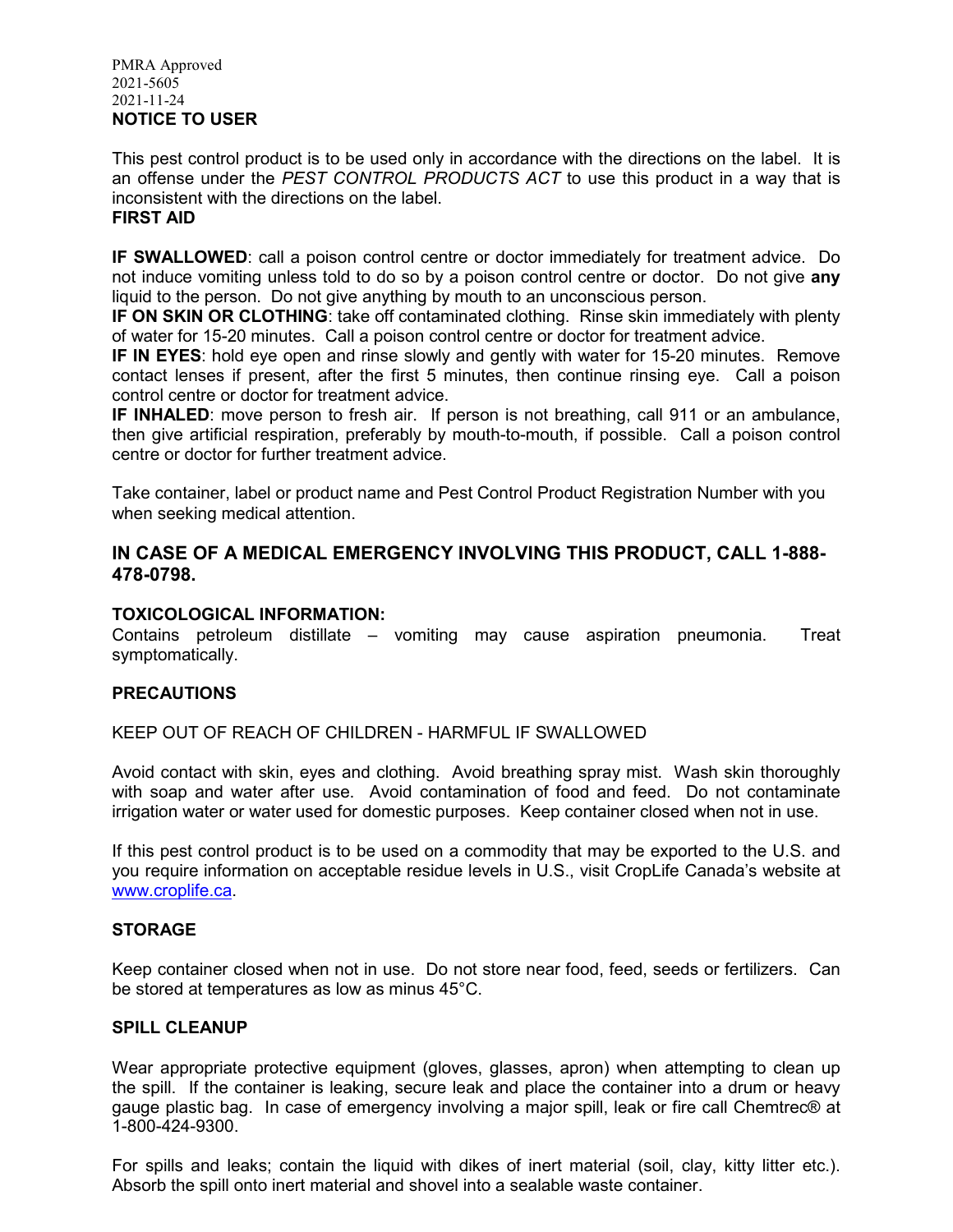On hard surfaces - sprinkle spill area with detergent and scrub in a small quantity of water with a coarse broom. Let stand 10 minutes then absorb onto an inert material and shovel into the waste container.

On soil - remove the top 15 cm of soil in the spill area and replace with fresh soil. Dispose of all waste including scrub brush in accordance with provincial requirements. For information on disposal of unused, unwanted product, contact the manufacturer or the provincial regulatory agency. Contact the manufacturer and the provincial regulatory agency in case of a spill, and for clean up of spills.

# **DECONTAMINATION AND DISPOSAL:**

For information on disposal of unused, unwanted product, contact the manufacturer or the provincial regulatory agency. Contact the manufacturer and the provincial regulatory agency in case of a spill, and for clean up of spills.

# **CONTAINER DISPOSAL:**

# **FOR DISPOSAL OF PLASTIC JUGS**:

Do not reuse this container for any purpose. This is a recyclable container, and is to be disposed of at a container collection site. Contact your local distributor/dealer or municipality for the location of the nearest collection site. Before taking the container to the collection site:

- 1. Triple- or pressure-rinse the empty container. Add the rinsings to the spray mixture in the tank.
- 2. Make the empty, rinsed container unsuitable for further use.

If there is no container collection site in your area, dispose of the container in accordance with provincial requirements.

# **FOR REFILLABLE CONTAINERS**:

For disposal, this container may be returned to the point of purchase (distributor/dealer). It must be refilled by the distributor/dealer with the same product. Do not use this container for any other purpose.

If the container is not being refilled, refer to the section "FOR DISPOSAL OF PLASTIC JUGS".

For information on disposal of unused, unwanted product, contact the manufacturer or the provincial regulatory agency. Contact the manufacturer and the provincial regulatory agency in case of a spill, and for clean-up of spills.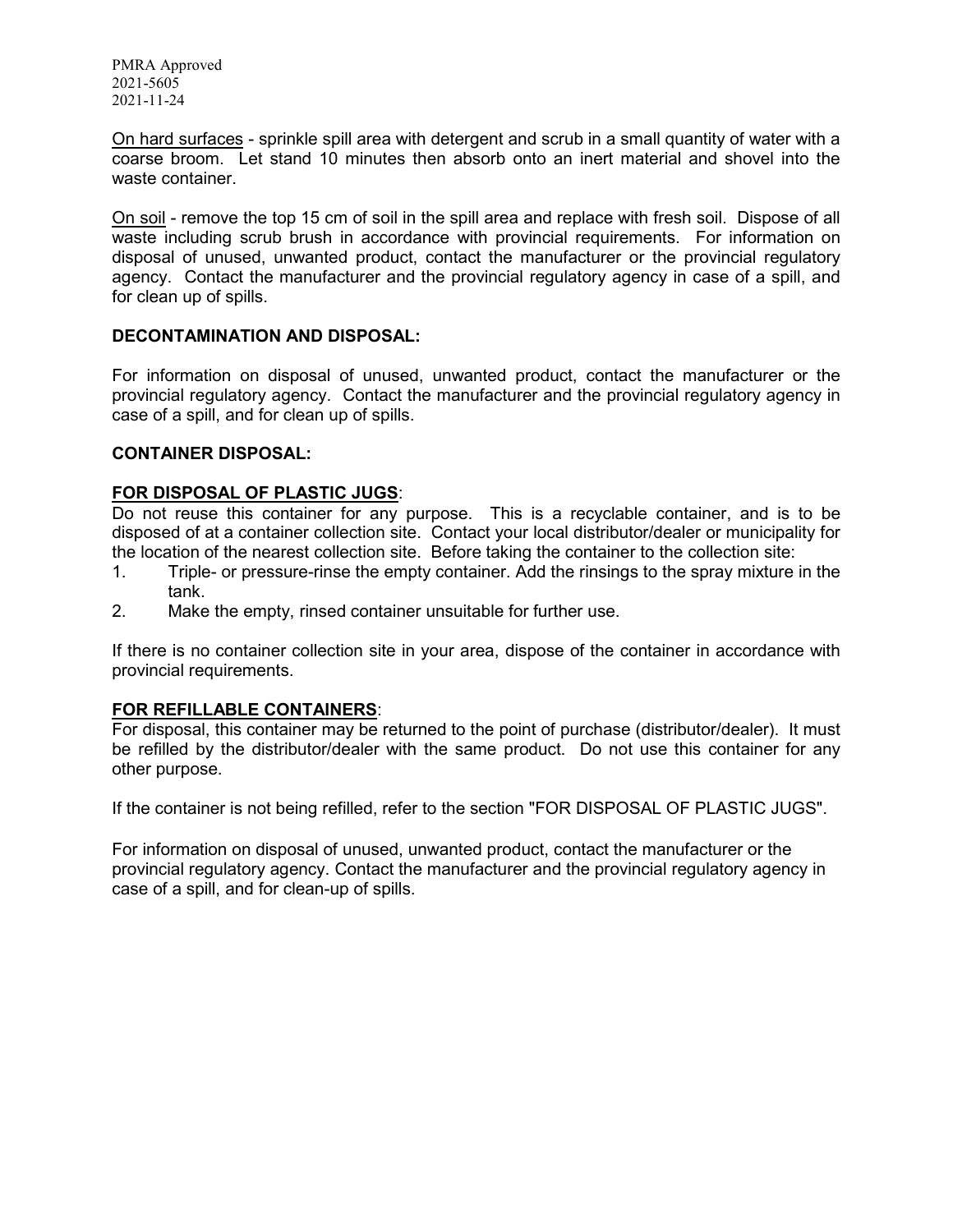PMRA Approved 2021-5605 2021-11-24 Brochure

**GROUP 15 HERBICIDE** 

# **EPTAM® LIQUID EC HERBICIDE**

Emulsifiable Concentrate Herbicide Selective Herbicide for Use in Mineral Soils

COMMERCIAL

# **ACTIVE INGREDIENT:**

EPTC ..................................................................... 800 g/L

**KEEP OUT OF REACH OF CHILDREN READ LABEL AND ATTACHED BOOKLET BEFORE USING** 



REGISTRATION NO. **11284** PEST CONTROL PRODUCTS ACT

NET CONTENTS : **10 L - BULK** 



Gowan Company L.L.C. P.O. Box 5569 Yuma, AZ 85366-5569

Product Information: 1-800-960-4318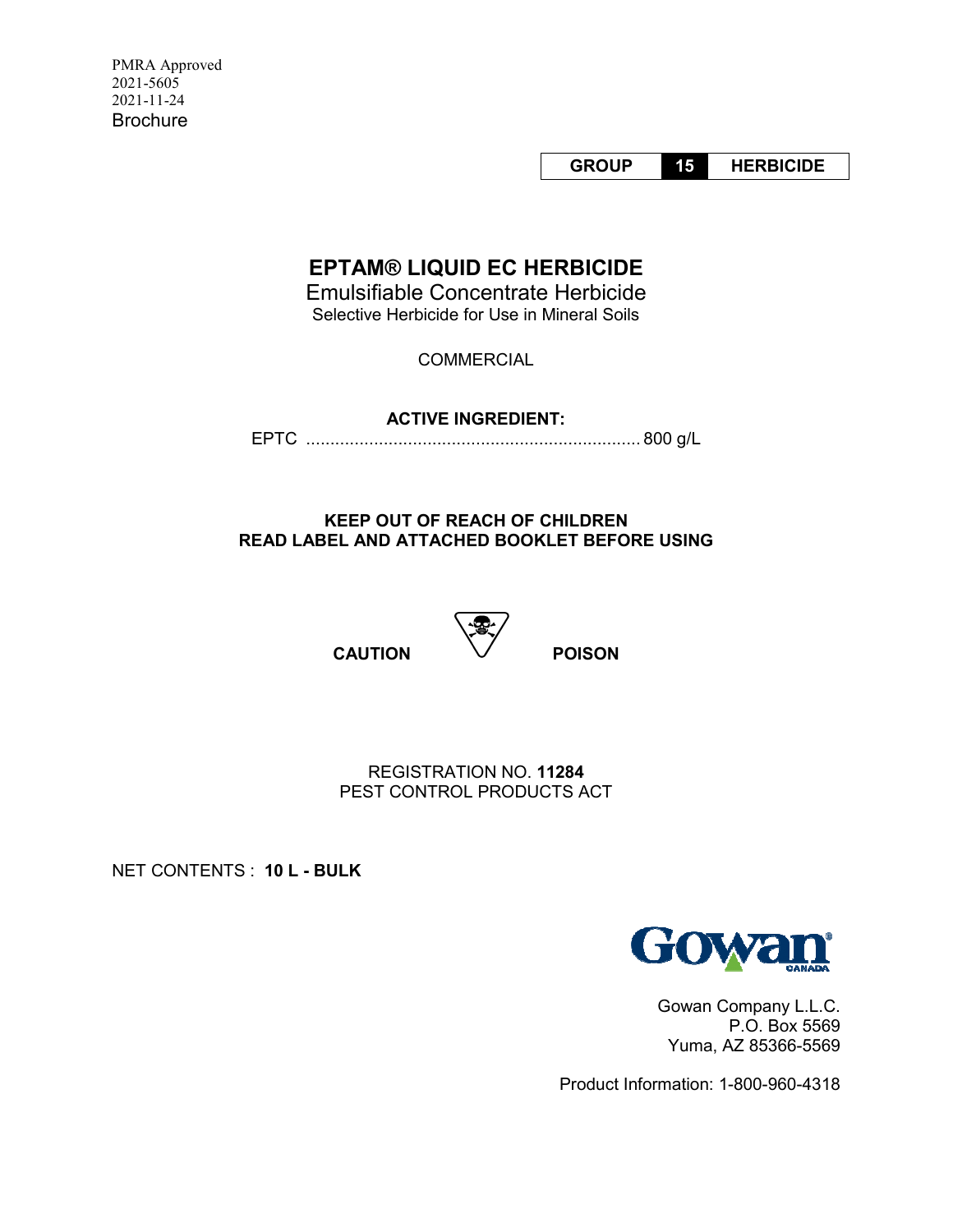#### PMRA Approved 2021-5605 2021-11-24 **NOTICE TO USER**

This pest control product is to be used only in accordance with the directions on the label. It is an offense under the *PEST CONTROL PRODUCTS ACT* to use this product in a way that is inconsistent with the directions on the label.

# **FIRST AID**

**IF SWALLOWED**: call a poison control centre or doctor immediately for treatment advice. Do not induce vomiting unless told to do so by a poison control centre or doctor. Do not give **any** liquid to the person. Do not give anything by mouth to an unconscious person.

**IF ON SKIN OR CLOTHING:** take off contaminated clothing. Rinse skin immediately with plenty of water for 15-20 minutes. Call a poison control centre or doctor for treatment advice.

**IF IN EYES**: hold eye open and rinse slowly and gently with water for 15-20 minutes. Remove contact lenses if present, after the first 5 minutes, then continue rinsing eye. Call a poison control centre or doctor for treatment advice.

**IF INHALED**: move person to fresh air. If person is not breathing, call 911 or an ambulance, then give artificial respiration, preferably by mouth-to-mouth, if possible. Call a poison control centre or doctor for further treatment advice.

Take container, label or product name and Pest Control Product Registration Number with you when seeking medical attention.

# **IN CASE OF A MEDICAL EMERGENCY INVOLVING THIS PRODUCT, CALL 1-888-478- 0798.**

#### **TOXICOLOGICAL INFORMATION:**

Contains petroleum distillate – vomiting may cause aspiration pneumonia. Treat symptomatically.

#### **PRECAUTIONS**

#### KEEP OUT OF REACH OF CHILDREN - HARMFUL IF SWALLOWED

Avoid contact with skin, eyes and clothing. Avoid breathing spray mist. Wash skin thoroughly with soap and water after use. Avoid contamination of food and feed. Do not contaminate irrigation water or water used for domestic purposes. Keep container closed when not in use.

If this pest control product is to be used on a commodity that may be exported to the U.S. and you require information on acceptable residue levels in U.S., visit CropLife Canada's web site at www.croplife.ca.

#### **PERSONAL PROTECTIVE EQUIPMENT**

#### **MIXERS, LOADERS AND APPLICATORS**

Wear coveralls over long-sleeved shirt and long pants, chemical-resistant gloves, socks, chemicalresistant footwear and respirator during mixing, loading, application, clean-up and repair. The respirator must be equipped with a NIOSH/MSHA/BHSE-approved organic-vapour-removing cartridge with a prefilter approved for pesticides OR a NIOSH/MSHA/BHSE-approved canister approved for pesticides.

When handling greater than 755 kilogram of active ingredient per day (i.e., treating over 110 ha at highest label rate of 6.8 kg. a.i. ha), a closed mixing and loading system is required. Handlers must wear coveralls over long-sleeved shirt and long pants, chemical-resistant gloves, socks, and chemical-resistant footwear during application, clean-up and repair. A respirator is also required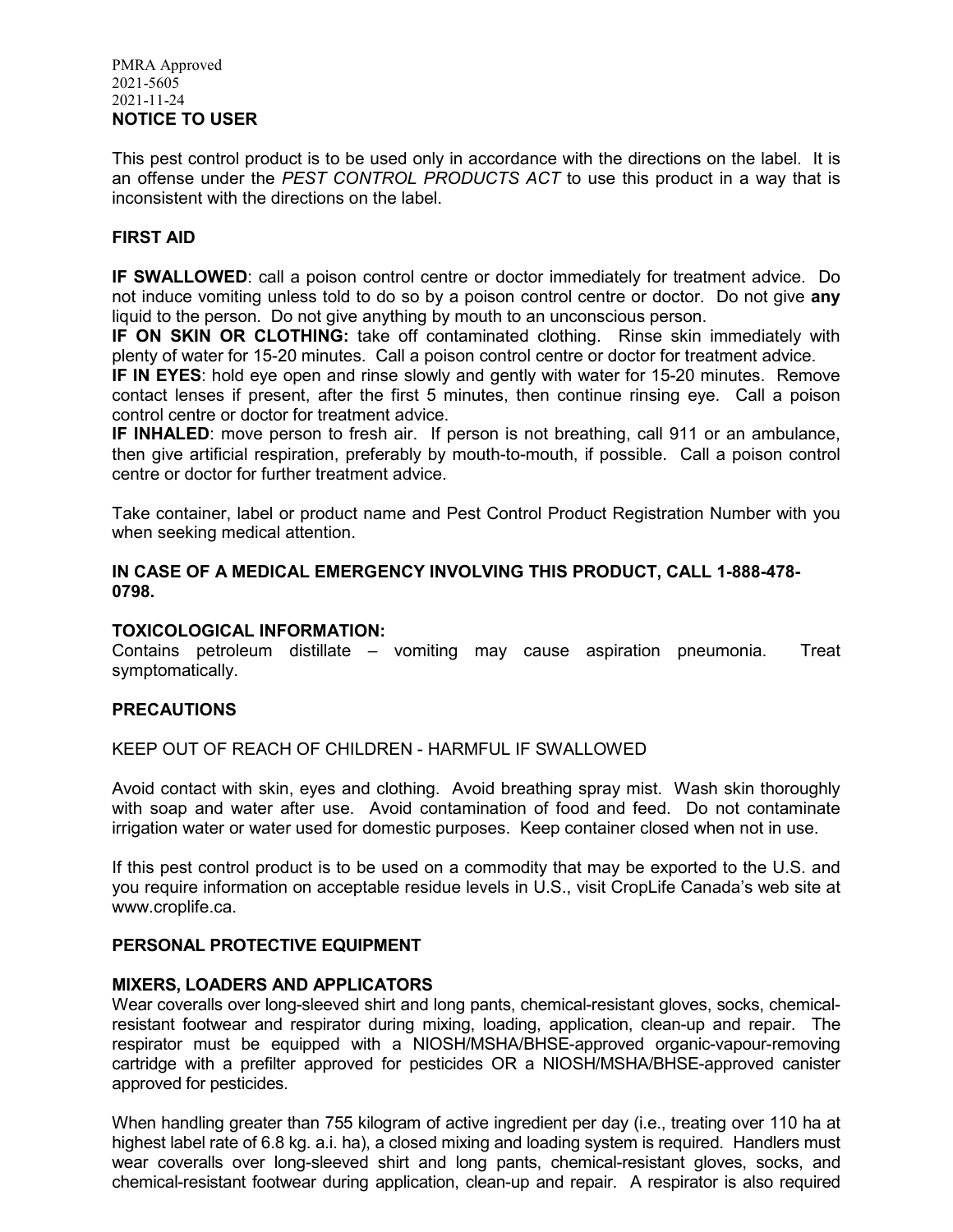during application. The respirator must be equipped with a NIOSH/MSHA/BHSE-approved organic-vapour-removing cartridge with a prefilter approved for pesticides OR a NIOSH/MSHA/BHSE-approved canister approved for pesticides.

## **ENVIRONMENTAL PRECAUTIONS**

TOXIC to wild mammals. Toxic to aquatic organisms and terrestrial plants.

Observe buffer zones specified under DIRECTIONS FOR USE.

To reduce runoff from treated areas into aquatic habitats, consider the characteristics and conditions of the site before treatment. Site characteristics and conditions that may lead to runoff include, but are not limited to, heavy rainfall, moderate to steep slope, bare soil, poorly draining soil (e.g. soils that are compacted or fine textured such as clay).

Avoid application of this product when heavy rain is forecast.

Contamination of aquatic areas as a result of runoff may be reduced by including a vegetative strip between the treated area and the edge of the water body.

# **STORAGE**

Keep container closed when not in use. Do not store near food, feed, seeds or fertilizers. Can be stored at temperatures as low as minus 45°C.

## **SPILL CLEANUP**

Wear appropriate protective equipment (gloves, glasses, apron) when attempting to clean up the spill. If the container is leaking, secure leak and place the container into a drum or heavy gauge plastic bag. In case of emergency involving major spill, leak or fire call Chemtrec ® at 1- 800-424-9300.

For spills and leaks; contain the liquid with dikes of inert material (soil, clay, kitty litter etc.). Absorb the spill onto inert material and shovel into a sealable waste container.

On hard surfaces - sprinkle spill area with detergent and scrub in a small quantity of water with a coarse broom. Let stand 10 minutes then absorb onto an inert material and shovel into the waste container.

On soil - remove the top 15 cm of soil in the spill area and replace with fresh soil. Dispose of all waste including scrub brush in accordance with provincial requirements. For information on disposal of unused, unwanted product, contact the manufacturer or the provincial regulatory agency. Contact the manufacturer and the provincial regulatory agency in case of a spill, and for clean up of spills.

# **DECONTAMINATION AND DISPOSAL:**

For information on disposal of unused, unwanted product, contact the manufacturer or the provincial regulatory agency. Contact the manufacturer and the provincial regulatory agency in case of a spill, and for clean up of spills.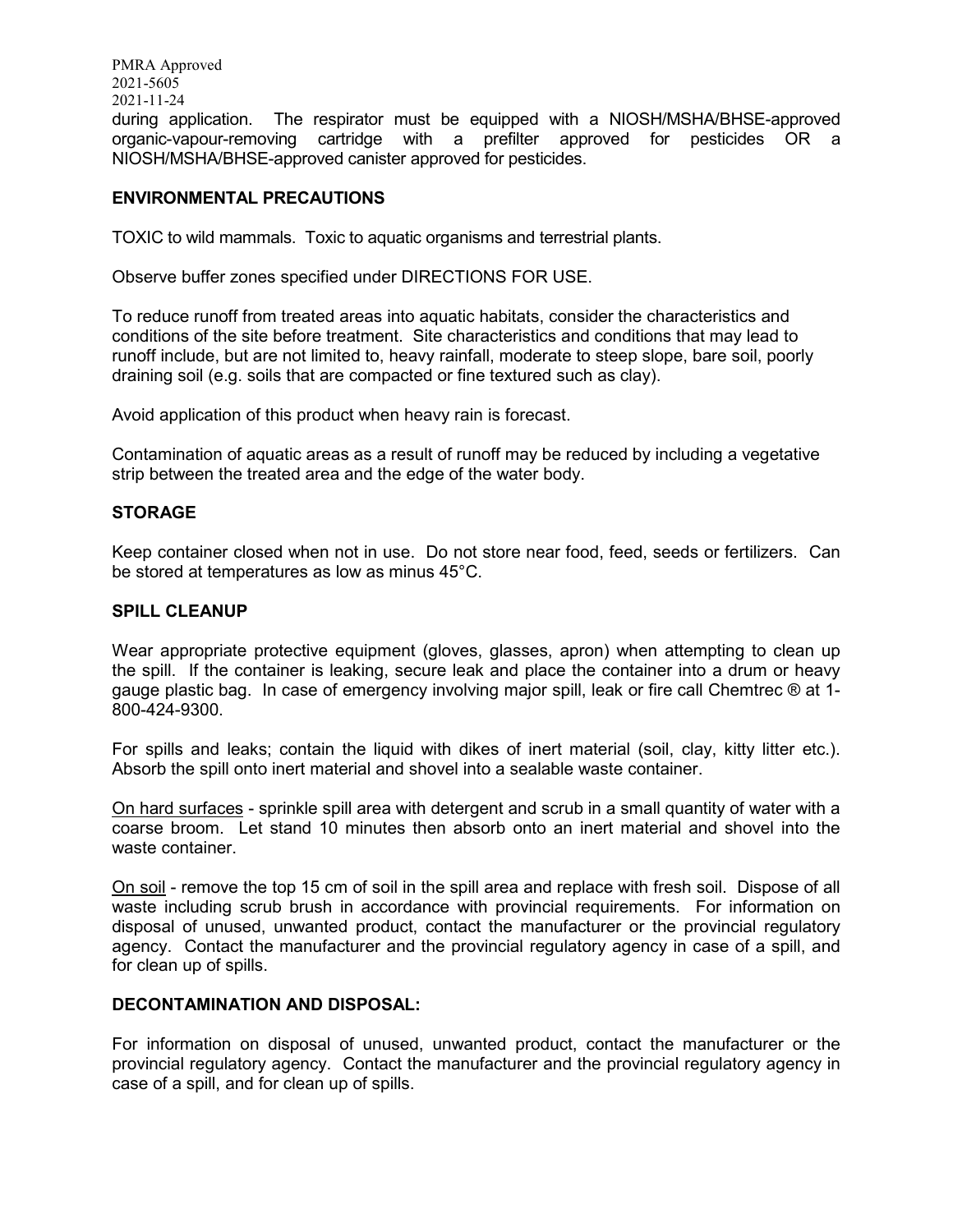# **FOR DISPOSAL OF PLASTIC JUGS**:

Do not reuse this container for any purpose. This is a recyclable container, and is to be disposed of at a container collection site. Contact your local distributor/dealer or municipality for the location of the nearest collection site. Before taking the container to the collection site:

- 1. Triple- or pressure-rinse the empty container. Add the rinsings to the spray mixture in the tank.
- 2. Make the empty, rinsed container unsuitable for further use.

If there is no container collection site in your area, dispose of the container in accordance with provincial requirements.

# **FOR REFILLABLE CONTAINERS**:

For disposal, this container may be returned to the point of purchase (distributor/dealer). It must be refilled by the distributor/dealer with the same product. Do not use this container for any other purpose.

If the container is not being refilled, refer to the section "FOR DISPOSAL OF PLASTIC JUGS".

For information on disposal of unused, unwanted product, contact the manufacturer or the provincial regulatory agency. Contact the manufacturer and the provincial regulatory agency in case of a spill, and for clean-up of spills.

# **PRODUCT INFORMATION**

**EPTAM LIQUID EC HERBICIDE** is a selective herbicide which is mixed (incorporated) in the soil for control of weeds listed on this label. **EPTAM LIQUID EC HERBICIDE** controls weeds by interfering with normal germination and seedling development. It does not control established weeds. All weed growth and crop stubble should be thoroughly worked into the soil before treatment.

## **DIRECTIONS FOR USE**

Make only two applications per year.

Do not enter or allow worker entry into treated areas during the restricted entry interval (REI) of 24 hours.

Field sprayer application: DO NOT apply during periods of dead calm. Avoid application of this product when winds are gusty. DO NOT apply with spray droplets smaller than the American Society of Agricultural Engineers (ASAE) medium classification. Boom height must be 60 cm. or less above the crop or ground.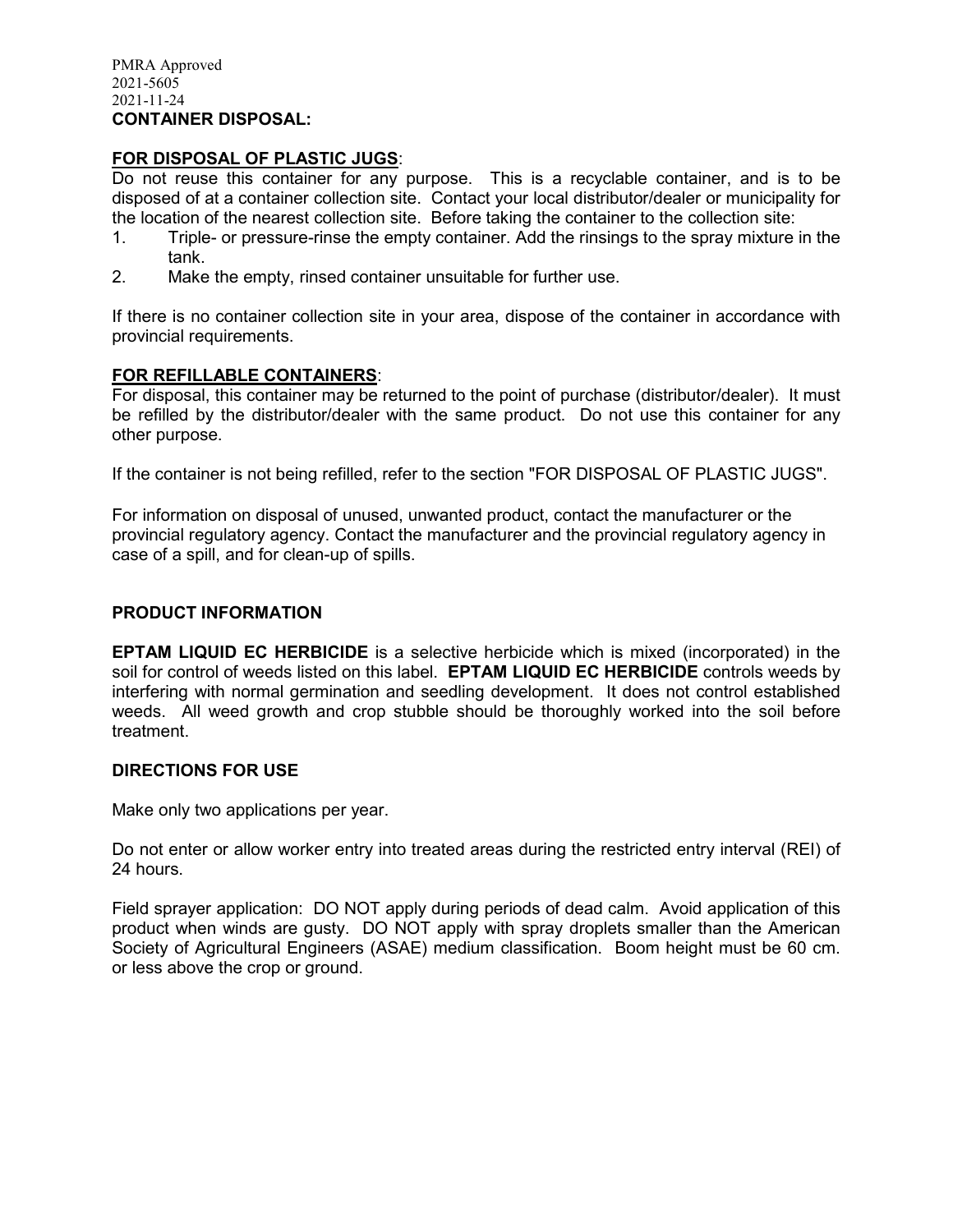Use of the following spray methods or equipment DO NOT require a buffer zone; hand-held or backpack sprayer, inter-row hooded sprayer, spot treatment, soil drench, and soil incorporation.

The buffer zones specified in the table below are required between the point of direct application and the closest downwind edge of sensitive terrestrial habitats (such as grasslands, forested areas, shelter belts, woodlots, hedgerows, rangelands, riparian areas and shrub lands), sensitive freshwater habitats (such as lakes, rivers, sloughs, ponds, prairie potholes, creeks, marshes, streams, reservoirs and wetlands) and estuarine or marine habitats.

| Method of      | Crop                                    |                                   | Buffer Zones (metres) Required for the Protection of: |                            |
|----------------|-----------------------------------------|-----------------------------------|-------------------------------------------------------|----------------------------|
| application    |                                         | <b>Aquatic Habitat of Depths:</b> |                                                       | <b>Terrestrial habitat</b> |
|                |                                         | Less than 1 m                     | Greater than 1 m                                      |                            |
| Field sprayer* | Potatoes                                |                                   |                                                       |                            |
|                | Flax,<br>cicermilkvetch,<br>sugar beets |                                   |                                                       |                            |

\*For field sprayer application, buffer zones can be reduced with the use of drift reducing spray shields. When using a spray boom fitted with a full shield (shroud, curtain) that extends to the crop canopy, the labeled buffer zone can be reduced by 70%. When using a spray boom where the individual nozzles are fitted with cone-shaped shields that are no more than 30 cm above the crop canopy, the labeled buffer zone can be reduced by 30%.

When a tank mixture is used, consult the labels of the tank-mix partners and observe the largest (most restrictive) buffer zone of the products involved in the tank mixture.

**EPTAM LIQUID EC HERBICIDE** is recommended for use on mineral soils only.

**EPTAM LIQUID EC HERBICIDE** should be used only for recommended purposes and at recommended rates. (DO NOT OVERDOSE).

Applied according to directions and under normal growing conditions, **EPTAM LIQUID EC HERBICIDE** will not harm the treated crop. However, during germination and early stages of growth, unusually cold and wet or hot and dry weather, insect, nematode, or plant disease attack, the use of certain soil-applied systemic insecticides, highly saline or alkaline soil conditions, improperly placed fertilizers or soil insecticides may create abnormal conditions that weaken crop seedlings. **EPTAM LIQUID EC HERBICIDE** used under these abnormal conditions could result in crop injury.

When applied according to directions and under conditions for normal crop growth, no harmful residues should remain beyond harvest.

Do not tank mix **EPTAM LIQUID EC HERBICIDE** with insecticides or fungicides unless compatibility has been tested prior to use.

Do not apply prior to pre-irrigation.

**DO NOT** APPLY BY AIR.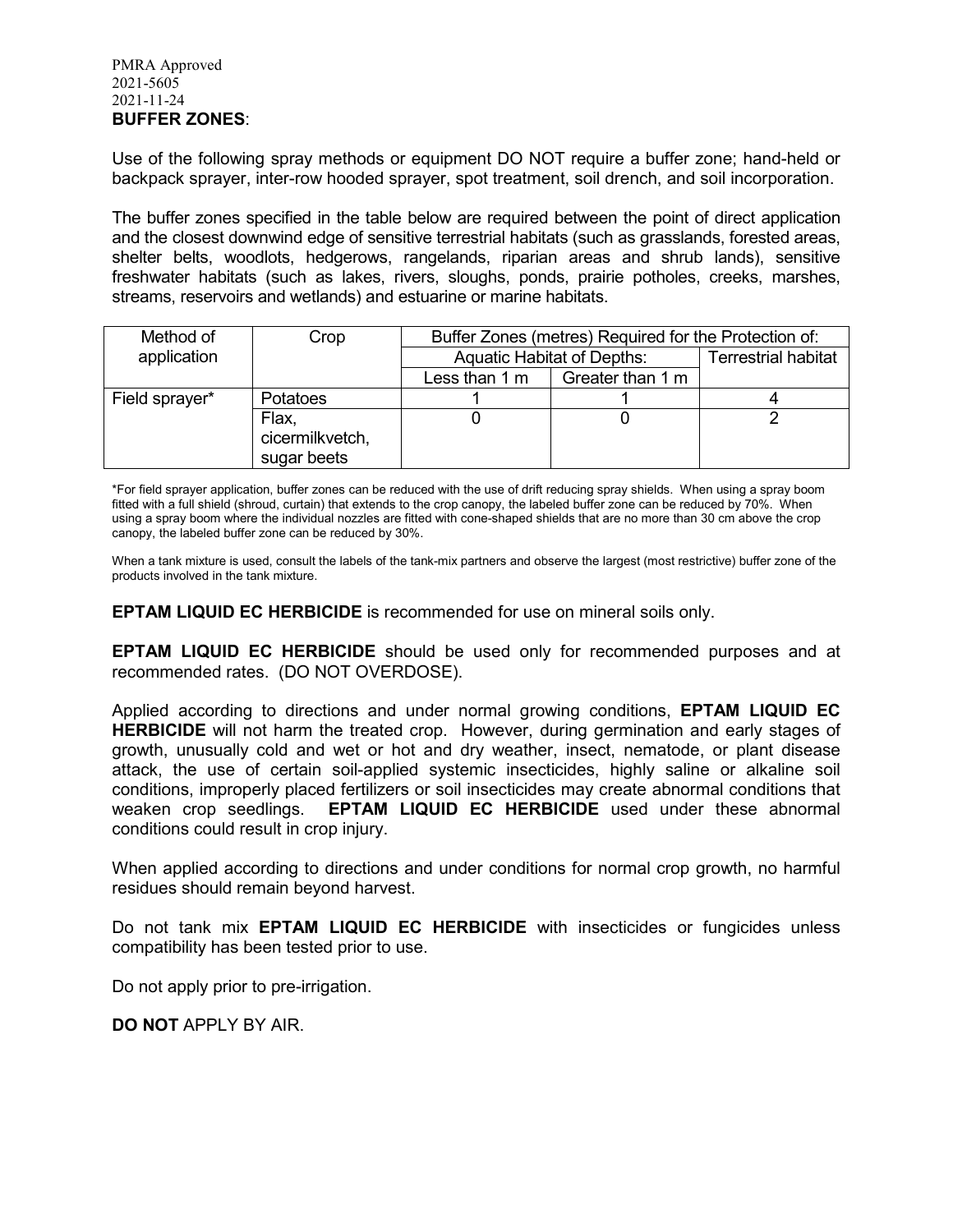## **EPTAM LIQUID EC HERBICIDE** will not control established weeds.

|                                        | <b>TANK MIXES</b> |                                 |                                       |  |
|----------------------------------------|-------------------|---------------------------------|---------------------------------------|--|
|                                        | <b>ALONE</b>      | <b>SENCOR/</b><br><b>LEXONE</b> | <b>TREFLAN EC/</b><br><b>RIVAL EC</b> |  |
| <b>Annual Grasses</b>                  |                   |                                 |                                       |  |
| <b>Annual Blue Grass</b>               | Υ                 | Υ                               | N                                     |  |
| Annual Rye Grass (Italian Rye Grass)   | Y                 | Y                               | N                                     |  |
| Barnyard Grass (Water grass)           | Υ                 | Υ                               | Y                                     |  |
| <b>Crab Grass</b>                      | Y                 | Υ                               | Y                                     |  |
| Foxtails (Green and Yellow)            | Y                 | Υ                               | Y                                     |  |
| <b>Giant Foxtail</b>                   | N                 | Υ                               | Ν                                     |  |
| Goose Grass                            | Y                 | Υ                               | N                                     |  |
| Volunteer Grains (Barley, Oats, Wheat) | Y                 | Υ                               | N                                     |  |
| <b>Wild Oats</b>                       | Y                 | Y                               | N                                     |  |
| <b>Witch Grass</b>                     | Y                 | Y                               | N                                     |  |
| <b>Fall Panicum</b>                    | Y                 | Y                               | N                                     |  |
| <b>Cheat Grass</b>                     | N                 | Υ                               | N                                     |  |
| <b>Annual Broadleaf Weeds</b>          | Y*                |                                 |                                       |  |
| <b>Common Chickweed</b>                | Y*                | Υ                               | N                                     |  |
| Corn Spurry                            | Y*                | Υ                               | N                                     |  |
| Hairy Nightshade**                     |                   | Υ                               | N                                     |  |
| Hempnettle                             | N                 | Y                               | N                                     |  |
| Henbit (Deadnettle)                    | Y*                | Y                               | N                                     |  |
| Lamb's-quarters                        | Y*                | Y                               | Y                                     |  |
| Pigweed (Prostrate, Redroot, Tumble)   | Y*                | Y                               | Y                                     |  |
| Purslane                               | Y*                | Υ                               | N                                     |  |
| <b>Nettleleaf Goosefoot</b>            | Y*                | Υ                               | N                                     |  |
| Ragweed                                | N                 | Y                               | N                                     |  |
| <b>Ball Mustard</b>                    | N                 | Y                               | Ν                                     |  |
| <b>Wild Mustard</b>                    | N                 | Y                               | N                                     |  |
| Lady's-thumb                           | N                 | Υ                               | N                                     |  |
| Velvetleaf                             | N                 | Υ                               | Ν                                     |  |
| Common Yellow (Wood-sorrel)            | N                 | Υ                               | N                                     |  |
| Jimsonweed                             | N                 | Υ                               | Ν                                     |  |
| <b>Prickly Mallow</b>                  | N                 | Υ                               | N                                     |  |
| Shepherd's-purse                       | N                 | Υ<br>Ý                          | N                                     |  |
| Stinkweed                              | N                 |                                 | Ν                                     |  |
| Tartary buckwheat                      | Ν                 | Υ                               | N                                     |  |
| <b>Green Smartweed</b>                 | N                 | Υ                               | N                                     |  |
| Russian-thistle                        | N                 | Υ                               | N                                     |  |
| Seedling Dandelion                     | N                 | Υ                               | N                                     |  |
|                                        | N                 | Υ                               | N                                     |  |
| Volunteer non-triazine tolerant canola |                   |                                 |                                       |  |
| <b>Perennial Weeds ***</b>             |                   |                                 |                                       |  |
| Quack Grass (Couch Grass, Twitch       |                   |                                 |                                       |  |
| Grass)****                             | Υ                 | N                               | N                                     |  |
| <b>Yellow Nutsedge</b>                 | Υ                 | N                               | N                                     |  |

\* These annual broadleaf weeds will be controlled by **EPTAM LIQUID EC HERBICIDE** alone, only if treatment is made when conditions are favourable for germination and growth.

\*\* Western Canada only.

\*\*\* Perennial weeds must be turned under and chopped up thoroughly prior to treatment.

\*\*\*\* For the control of quack grass the disc must be set to cut 15 centimetres deep and the higher rates (7

- 8.5 litres per hectare) of **EPTAM LIQUID EC HERBICIDE** must be used. The underground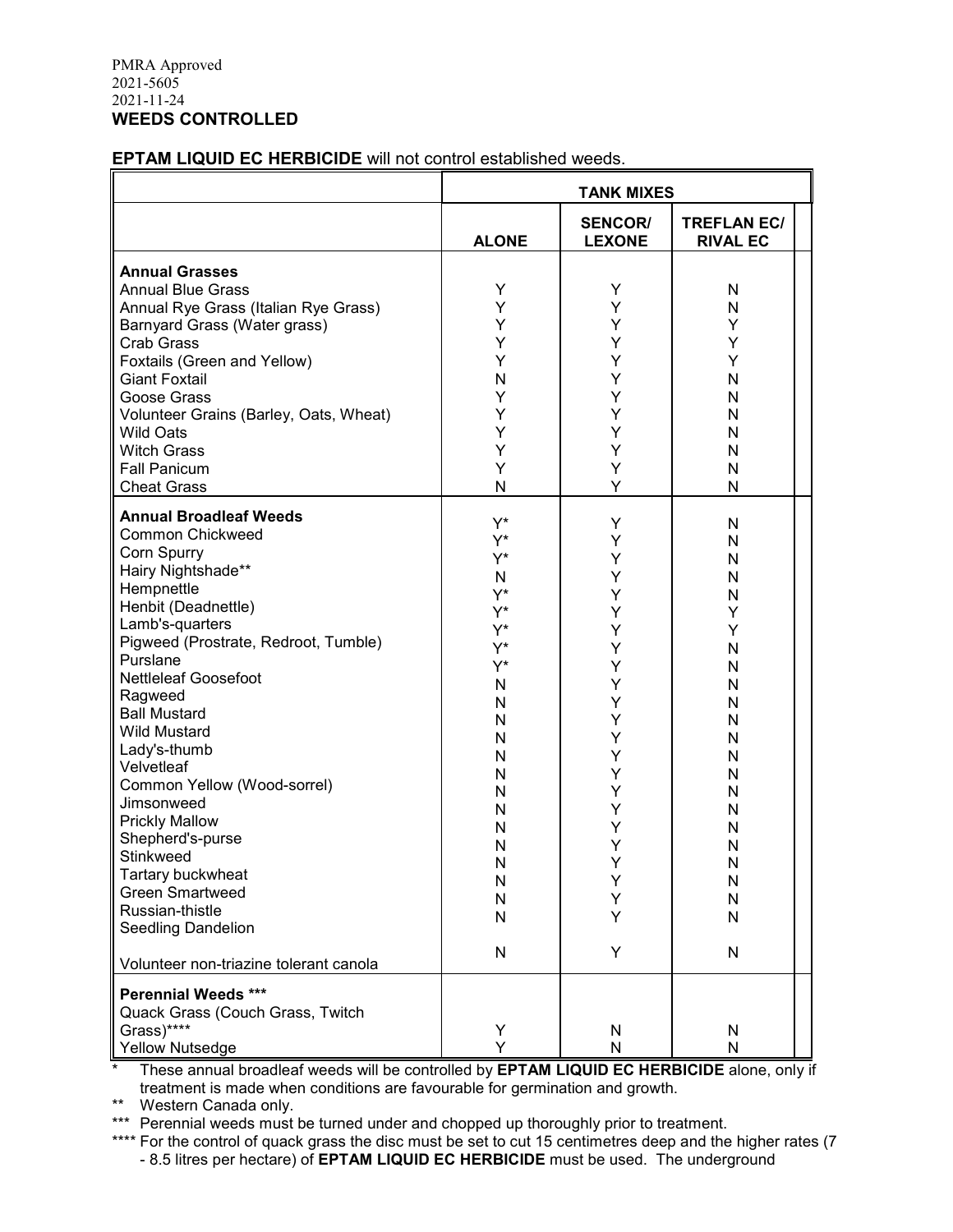rhizomes of quack grass must be cut up thoroughly so that four or less nodes remain on a strand. Consult the use directions for crops on which these higher rates may be used.

## **APPLICATION RATES**

These recommendations are given as broadcast (overall) rates of **EPTAM LIQUID EC HERBICIDE** per hectare. For band treatment, use proportionately less material per hectare depending upon the width of the band to be treated and the crop row spacing. Do not use band treatment on rocky ground because thorough incorporation is not possible.

**ALFALFA AND BIRDSFOOT TREFOIL (new seedlings)** - Before planting, apply and incorporate 4.25 litres **EPTAM LIQUID EC HERBICIDE** per hectare. Temporary crop stunting and sealing of first leaves will occur in legumes if conditions for germination and growth are not optimum. Do not use **EPTAM LIQUID EC HERBICIDE** if a grass or grain nurse crop is to be planted with the legume.

**BEANS, SNAP COMMON OR DRY COMMON<sup>1</sup> (of the species** *Phaseolus vulgaris***)** - Do not use **EPTAM LIQUID EC HERBICIDE** on Adzuki (Japanese) beans or crop cowpeas (blackeye peas, blackeye beans), soybeans, lima beans or other flat-podded beans, except Romano, fababeans or mungbeans. Before planting, apply and incorporate 4.25 to 5.5 litres **EPTAM LIQUID EC HERBICIDE** per hectare. If dry weather prevails at time of treatment, delay seeding of beans seven to ten days. For dense nut grass stands and for quack grass, apply 5.5 litres **EPTAM LIQUID EC HERBICIDE** per hectare.

<sup>1</sup>Dry common bean varieties may vary in their tolerance to herbicides, including to **EPTAM LIQUID EC HERBICIDE**. Since not all dry common bean varieties have been tested for tolerance to **EPTAM LIQUID EC HERBICIDE**, first use of **EPTAM LIQUID EC HERBICIDE** should be limited to a small area of each variety to confirm tolerance prior to adoption as a general field practice. Additionally, consult your seed supplier for information on the tolerance of specific varieties of dry common beans to **EPTAM LIQUID EC HERBICIDE**.

Rotary hoe lightly during or shortly after emergence of the beans to break any crust which occurs. Supplementary row cultivation will be required to improve quack grass control.

**NOTE:** Under extreme weather conditions, such as cold temperatures and wet soils or higher temperatures and dry soils, stunting may occur.

**BEANS, DRY COMMON (WHITE AND RED KIDNEY ONLY): EPTAM LIQUID EC HERBICIDE /**Trifluralin **(**TREFLAN EC, RIVAL EC**).** The combination of **EPTAM LIQUID EC HERBICIDE /**Trifluralin or **EPTAM LIQUID EC HERBICIDE/**Ethalfluralin is recommended for the control of barnyard grass, crabgrass, foxtails (green and yellow), pigweeds (redroot and prostrate) and lamb's quarters on mineral soils. Use of higher than recommended rates may result in crop injury. Before planting, apply and incorporate 3.0 litres of **EPTAM LIQUID EC HERBICIDE** in combination with 1.1 litres of TREFLAN EC or 1.2 litres of RIVAL EC per hectare. Follow the mixing, application and incorporation directions specified on this label. Observe all precautions and limitations on labelling of all products.

Rotary hoe lightly during or shortly after emergence of the beans to break any crust which occurs. Supplementary row cultivation will be required to improve quack grass control.

**NOTE:** Under extreme weather conditions, such as cold temperatures and wet soils or higher temperatures and dry soils, stunting may occur.

**CICERMILKVETCH AND SWEET CLOVER – (For seed production)** Before planting, apply and incorporate 4.25 litres **EPTAM® LIQUID EC HERBICIDE** per hectare.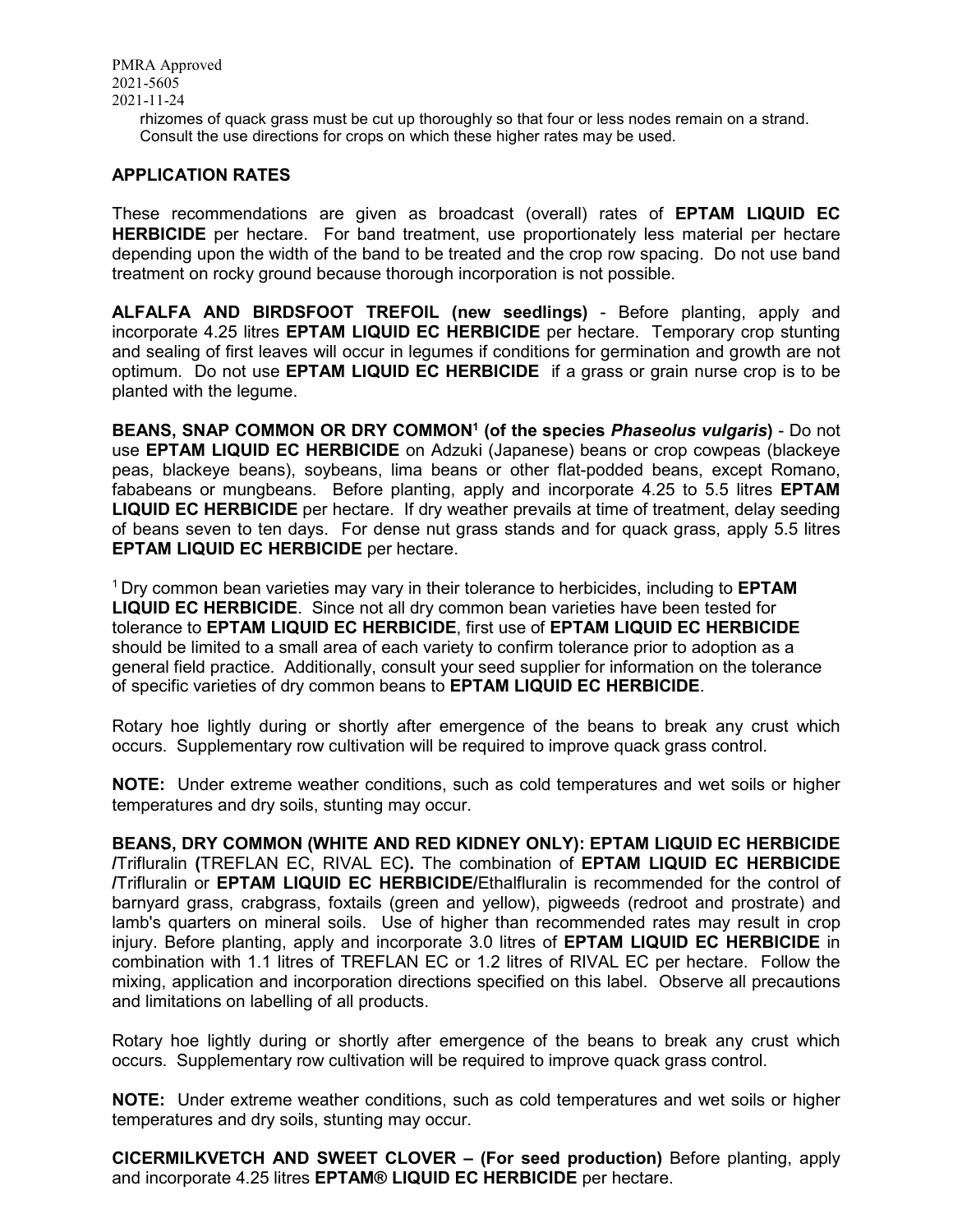# **FLAX**

Seed shallow, no deeper than 3.0 centimetres into a firm seedbed. Reduced stands and crop damage may occur with deep seeding.

**FLAX - SPRING TREATMENT** - Apply and incorporate 3.5 to 4.25 litres **EPTAM® LIQUID EC HERBICIDE** per hectare just before planting. Use the lower rate on light, sandy soils and the higher rate on heavier textured soils. Do not use on soils with less than 3% organic matter.

**FLAX (Do not use on low linolenic acid varieties) - SPRING TREATMENT: EPTAM® LIQUID EC HERBICIDE /Trifluralin** TREFLAN EC, RIVAL EC**)** - The combination of **EPTAM® LIQUID EC HERBICIDE** /trifluralin is recommended for the control of barnyard grass, wild oats, green foxtails, redroot pigweed and lamb's quarters on mineral soils. Use of higher than recommended rates may result in crop injury. Before planting, apply and incorporate 3.0 litres of **EPTAM® LIQUID EC HERBICIDE** in combination with 1.1 litres of TREFLAN EC or 1.2 litres of RIVAL EC per hectare.

- **Note:** The tank mix combination of **EPTAM® LIQUID EC HERBICIDE** /Trifluralin (TREFLAN EC, RIVAL EC) may result in reduced crop stand and/or crop damage, however yield should not be affected.
- **Note:** Seed shallow, no deeper than 3.0 centimeters into a firm seedbed. Reduced stands and crop damage may occur with deep seeding. Observe all precautions and limitations on labelling of all products.

**FLAX - FALL TREATMENT (Western Canada Only) - Apply and incorporate 4.25 to 5.5 litres EPTAM® LIQUID EC HERBICIDE** per hectare in late fall before the ground freezes. Use the lower rate on light sandy soils and the higher rate on heavier textured soils. The following spring, prior to seeding, cultivate lightly to destroy any surviving winter germinating seeds.

#### **SUNFLOWERS**

**SUNFLOWER - SPRING TREATMENT** - Before planting, apply and incorporate 4.25 litres **EPTAM® LIQUID EC HERBICIDE** per hectare. Do not use on light, sandy soils with less than 3% organic matter.

**SUNFLOWER - FALL TREATMENT (Prairie Provinces Only)** - Apply and incorporate 4.25 to 5.5 litres **EPTAM® LIQUID EC HERBICIDE** per hectare in the late fall before the ground freezes. The following spring prior to seeding cultivate lightly to destroy any surviving winter germinating seeds. Use the lower rate on light sandy soils and the higher rate on heavier textures soils.

#### **SUGAR BEETS**

**SUGAR BEETS - SPRINKLER IRRIGATION WATER** - Meter 2.75 to 4.25 litres **EPTAM® LIQUID EC HERBICIDE** into the first irrigation water immediately after clean cultivation. Do not apply within 49 days of harvest.

**SUGAR BEETS - FALL TREATMENT (Recommended in Alberta and Manitoba Only)** - Apply and incorporate 4.25 to 5.5 litres **EPTAM® LIQUID EC HERBICIDE** per hectare (use 5.5 litres in Alberta) in the late fall before the ground freezes. Mix thoroughly into the top 7.5 to 10 centimetres of soil. When a disc is used for incorporation, disc twice, the second time at right angles to the first. In Manitoba, use the lower rate on lighter (sandy) soils; use the higher rate on medium to heavy textured soils. Use the higher rate in Alberta.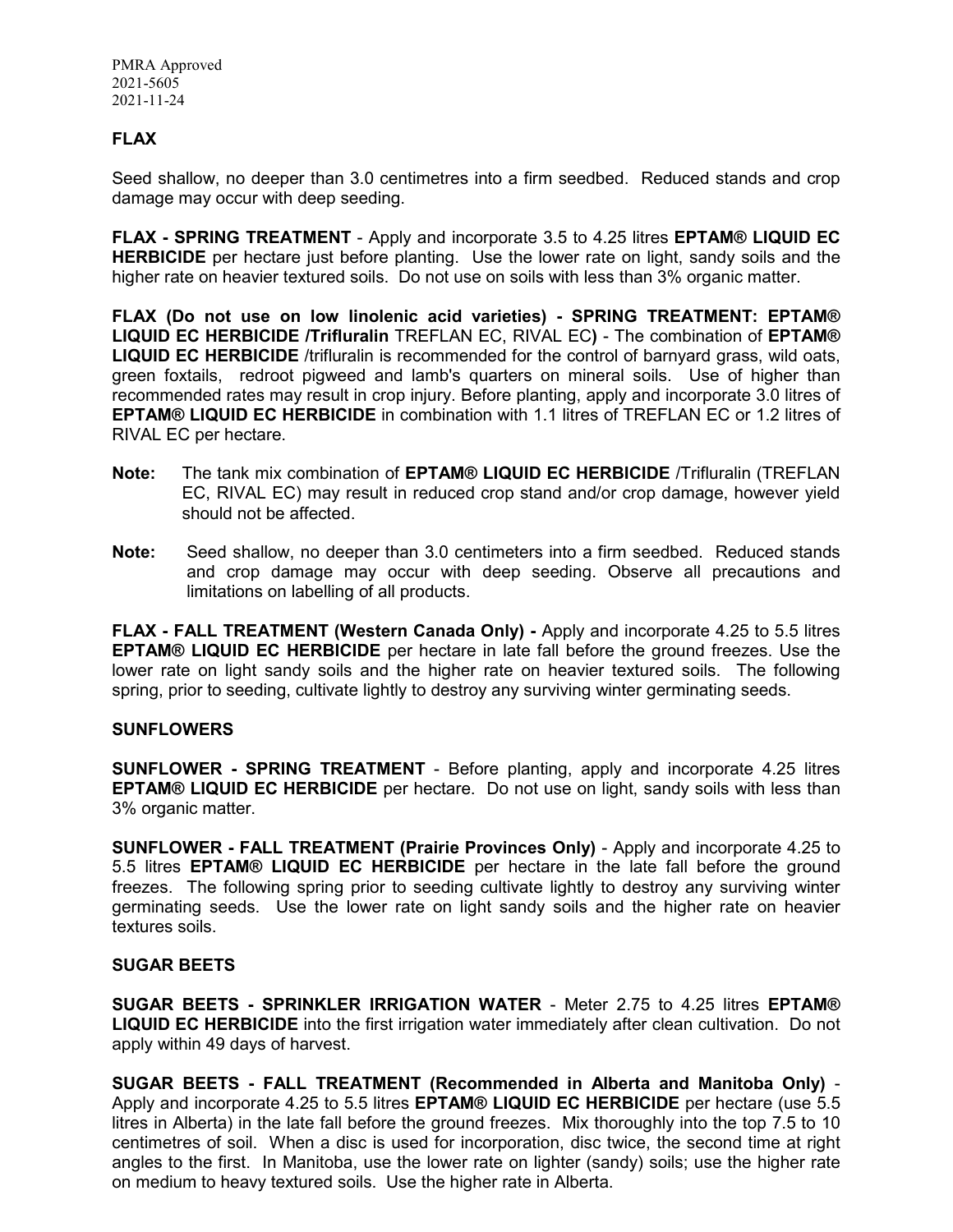The following spring, prior to seeding, cultivate lightly using a harrow or other shallow cultivator to destroy any surviving winter-germinating seeds. Keep spring tillage at a minimum to conserve moisture.

**TURNIPS (Rutabagas)** - **(Do not use in Eastern Canada)**. Six to ten days before planting, apply and incorporate 3.25 litres **EPTAM® LIQUID EC HERBICIDE** per hectare on light sandy soils or 4.25 litres on medium to heavy textured soils. If dry weather prevails at time of treatment, do not use **EPTAM® LIQUID EC HERBICIDE** on sand and use the lower rate on medium and heavy textured soils.

# **POTATOES (IRISH)**

**POTATOES - FALL TREATMENT (Prairie Provinces Only)** - Apply and incorporate 5.5 to 8.5 litres **EPTAM® LIQUID EC HERBICIDE** per hectare in the late fall before the ground freezes. The following spring prior to seeding cultivate lightly to destroy any surviving winter germinating seeds. For quack grass use 7 to 8.5 litres per hectare. Consult notes for perennial weed control.

**POTATOES - BEFORE PLANTING** - Apply and incorporate 4.25 to 8.5 litres **EPTAM® LIQUID EC HERBICIDE** per hectare. For dense nut grass stands and quack grass, use 7 to 8.5 litres per hectare.

**POTATOES - BEFORE PLANTING: EPTAM® LIQUID EC HERBICIDE /Metribuzin (LEXONE, SENCOR)\* TANK MIX COMBINATION -** A tank mix combination of EPTAM® LIQUID EC HERBICIDE /Metribuzin (LEXONE, SENCOR), applied pre-plant and soil-incorporated, will give a broader spectrum of weed control than either product used separately. Please see precautions listed below.

Apply 4.25 to 5.5 litres **EPTAM® LIQUID EC HERBICIDE** per hectare in combination with Metribuzin (LEXONE, SENCOR) as follows,

|                                                                           | Kilograms of Metribuzin (LEXONE, SENCOR)<br>in 200 - 300 L of water per hectare |                                                |                                       |
|---------------------------------------------------------------------------|---------------------------------------------------------------------------------|------------------------------------------------|---------------------------------------|
| <b>SOIL TEXTURE*</b>                                                      |                                                                                 | $2 - 4%$<br>organic<br>matter                  | 4-7% organic<br>matter**              |
| Medium Soils<br>(loam, silt loam,<br>silt sandy loam,<br>sandy clay loam) | <b>LEXONE DF</b><br>SENCOR 75 DF<br>SENCOR 500 F                                | 0.75 kg<br>$0.75$ kg<br>1.10L                  | 1.0 <sub>kg</sub><br>$1.0$ kg<br>1.5L |
| <b>Heavy Soils</b><br>(silty clay,<br>silty clay loam,<br>clay loam)      | <b>LEXONE DF</b><br>SENCOR 75 DF<br>SENCOR 500 F                                | 1.0 <sub>kg</sub><br>1.0 <sub>kg</sub><br>1.5L | $1.1$ kg<br>$1.1$ kg<br>$1.7+$        |

# **Metribuzin (LEXONE, SENCOR)**

Do not use on sandy or coarse textured soils with less than 2% organic matter as crop injury may result.

\*\* DO NOT apply on soils greater than 7% organic matter.

# **PRECAUTIONS**

Do not use on red-skinned or early potatoes, or on the varieties Belleisle or Tobique.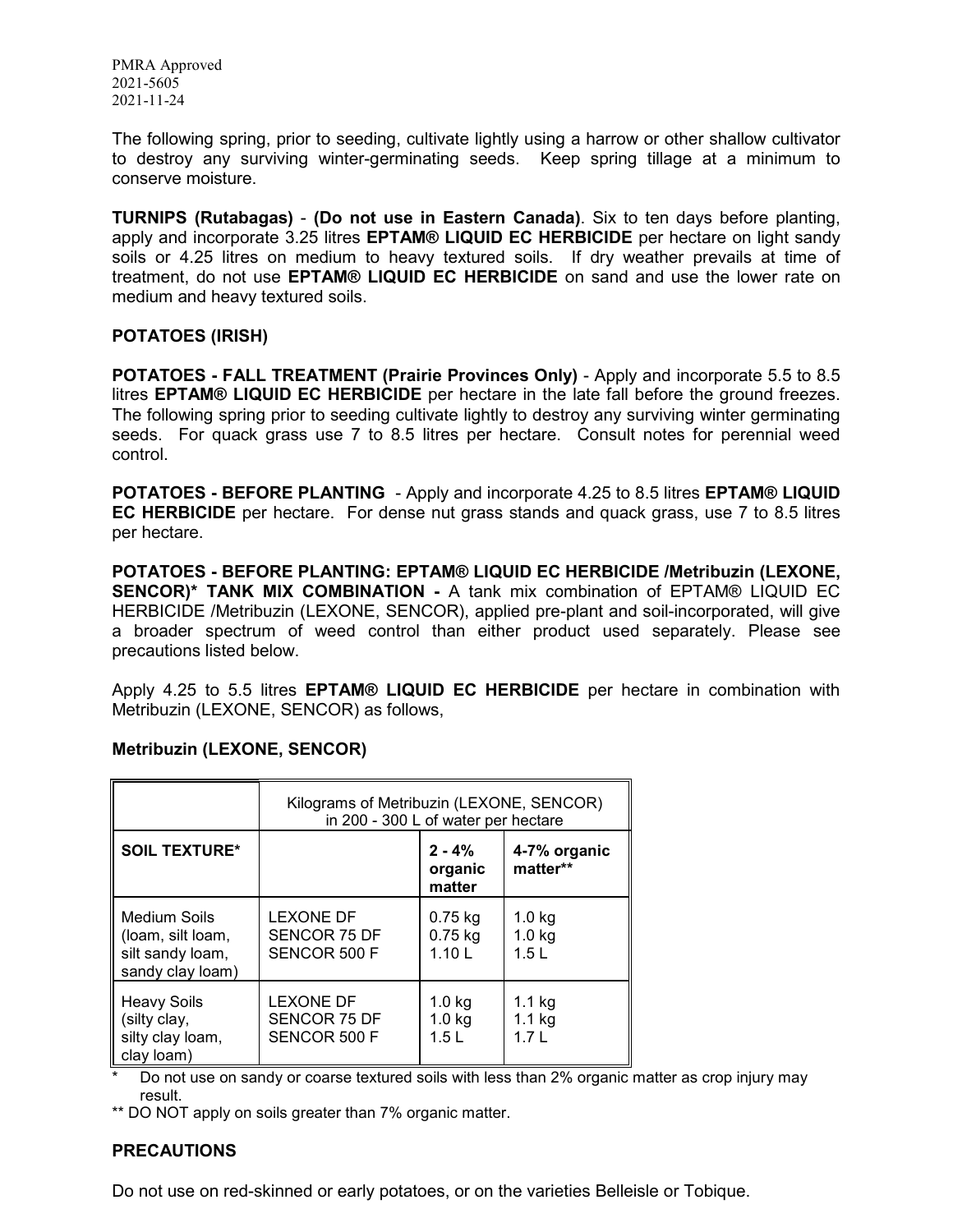Do not use **EPTAM® LIQUID EC HERBICIDE** /Metribuzin on muck soil or subsequent crops may be injured. Refer to the tank mix partner label for specific regions/ areas of use.

Rotation crops such as onions, celery, peppers, cole crops, lettuce, spinach, sugar beets, table beets, turnips, pumpkin, squash, cucumbers, melons, tobacco and rapeseed are sensitive to **EPTAM® LIQUID EC HERBICIDE** /Metribuzin, and may be injured if planted in **EPTAM® LIQUID EC HERBICIDE** /Metribuzin treated soil both during the year of application and the following crop year.

Applications of **EPTAM® LIQUID EC HERBICIDE** /Metribuzin made at rates above those recommended may result in burning, yellowing or stunting of the crop. If heavy rains occur soon after application, plant injury may result, especially in poorly drained areas where water may stand for several days.

Uneven application such as swath overlapping, variable tractor speed, spraying on turns, etc. may result in crop injury and increase chance of injury to rotation crops.

Do not graze or feed forage from treated fields to livestock. Read both the **EPTAM® LIQUID EC HERBICIDE** and Metribuzin (LEXONE, SENCOR) labels carefully before using and observe all precautions and limitations on labelling of all products.

**POTATOES - DRAG-OFF (Come-up, Weeding Time)** - Apply and incorporate 4.25 to 8.5 litres **EPTAM® LIQUID EC HERBICIDE** per hectare. The field must first be "DRAGGED-OFF" followed by **EPTAM® LIQUID EC HERBICIDE** application and incorporation. Use spike-tooth harrows or cultivation equipment for incorporation.

**POTATOES - POST-EMERGENCE** - Apply and incorporate 4.25 to 5.5 litres **EPTAM® LIQUID EC HERBICIDE** per hectare at next to the last or at time of last cultivation. If soil surface is not dry and loose, cultivate before application. Do not apply within 45 days of harvest.

**POTATOES - SPRINKLER IRRIGATION WATER** - Meter 4.25 to 5.5 litres **EPTAM® LIQUID EC HERBICIDE** per hectare into the first irrigation water immediately after clean cultivation. The best weed control can be obtained by using one of the pre-plant (fall or spring) or preemergence (drag-off) **EPTAM® LIQUID EC HERBICIDE** applications, followed by the **EPTAM® LIQUID EC HERBICIDE** irrigation application. Do not apply within 45 days of harvest.

#### **MIXING AND APPLICATION**

Pour the recommended amount of **EPTAM® LIQUID EC HERBICIDE**, and/or TREFLAN EC, RIVAL EC into the spray tank during the filling operations. Apply in 100 or more litres of water per hectare using a properly calibrated, low-pressure sprayer having good agitation. The soil should be well worked and dry enough to permit good soil mixing (incorporation). When applying the **EPTAM® LIQUID EC HERBICIDE** /Metribuzin tank mix use 200 - 300 litres of water per hectare.

#### **INCORPORATION DIRECTIONS**

**EPTAM® LIQUID EC HERBICIDE** and **EPTAM® LIQUID EC HERBICIDE** /Metribuzin, **EPTAM® LIQUID EC HERBICIDE** /Trifluralin, **EPTAM® LIQUID EC HERBICIDE** /Ethalfluralin tank mixes must be incorporated into the soil immediately to prevent loss of the herbicide. Whenever possible, application and incorporation should be done in the same operation. The following equipment and recommended working depths are suggested for soil mixing (incorporation) before planting: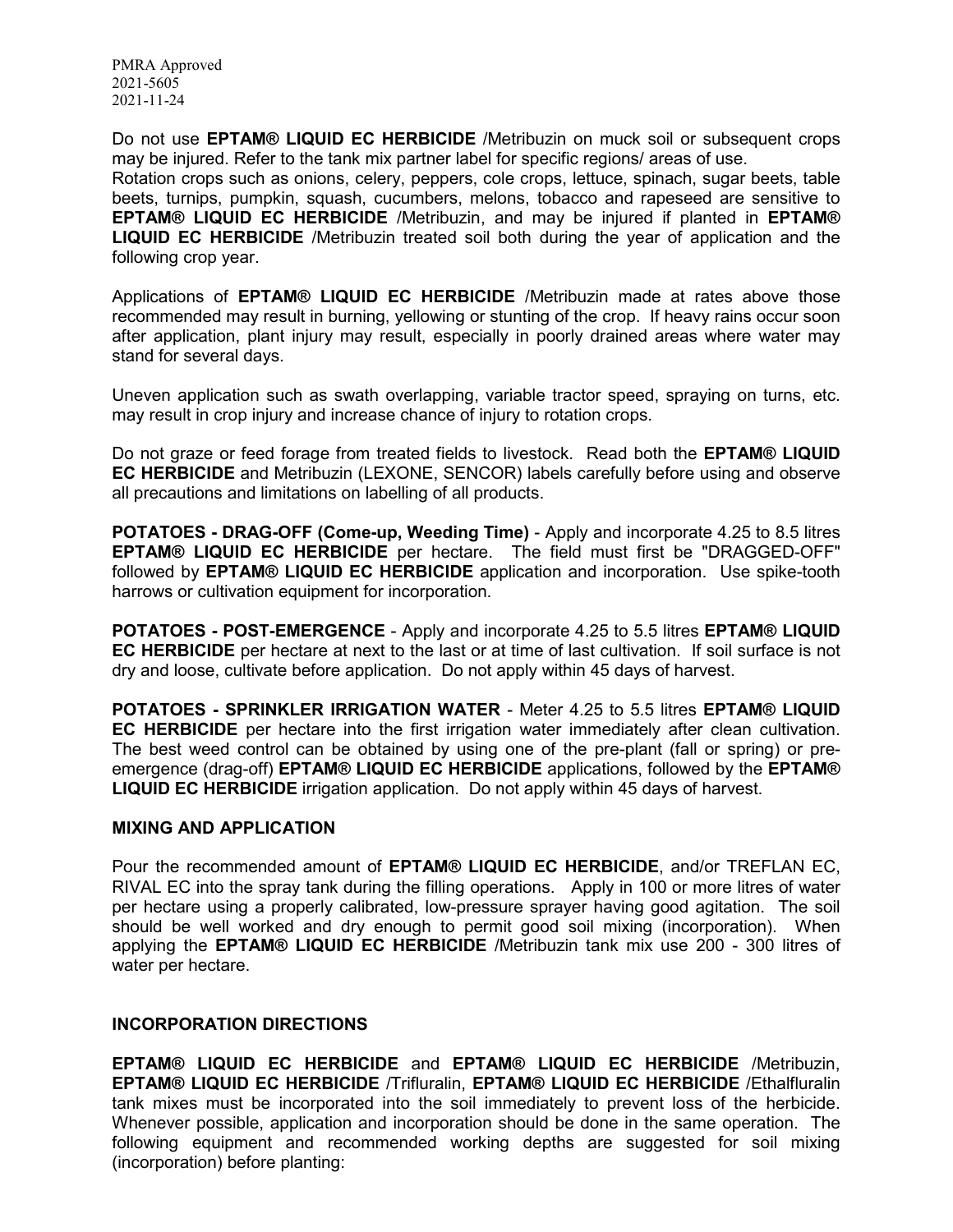| <b>TYPE OF EQUIPMENT</b>                          | <b>WORKING</b><br>DEPTH* | <b>MINIMUM</b><br><b>SPEED</b> |
|---------------------------------------------------|--------------------------|--------------------------------|
| S Tyne (Danish) Cultivator **                     | 10-15 cm                 | 8-13 km/hr                     |
| C Type Cultivator with overlapping sweeps **      | 10-15 cm                 | $9.5+$ km/hr                   |
| Tandem Disks (max 45cm spacing between disks) *** | 10-15 cm                 | 6.5-9.5 km/hr                  |
| Power Driven Cultivator****                       | $5 - 7.5$ cm             | ANY                            |

Shallow incorporation with implements set to cut less than 5.0 centimetres may result in erratic weed control.

\*\* Recommended for lighter soils in good tilth only

\*\*\* For more thorough mixing, (perennial weeds and in heavier soils) cross disk a second time at maximum 10 cm depth.

\*\*\*\* For control of shallow, annual weeds only.

# **SPRINKLER IRRIGATION APPLICATION POST-PLANTING AND ESTABLISHED CROPS**

Meter **EPTAM® LIQUID EC HERBICIDE** into the sprinkler irrigation water using a metering device that will introduce a constant flow into the water. For centre pivot, straight line and solid set sprinkler systems, meter the **EPTAM® LIQUID EC HERBICIDE** into the water during the entire period using sufficient water to penetrate to a depth of 7.5 to 10 centimetres. Time this **EPTAM® LIQUID EC HERBICIDE** application to ensure that proper penetration of the herbicide corresponds with the end of the irrigation period.

Flush the lines and then turn the water off promptly. Consult the "Directions For Use" section on this label for proper timing of application for each crop for which irrigation application is recommended. A diagram for water run applications can be found in Appendix II of this label.

Tailwater (run-off water) from sprinkler irrigation should be re-circulated or used only on other crops which are registered for this type of application.

Do not apply this product through any other type of irrigation system.

Do not apply when wind speed causes non-uniform distribution and/or favours drift beyond the area intended for treatment.

Do not make sprinkler applications when wind velocities are over 8 km/h.

Do not apply by irrigation if treated area is within 100 metres of residential areas and parks.

To prevent accidental contamination of the water source when the pump stops, a shut-off device which will prevent backflow of the chemical must be employed.

#### **CULTURAL PRACTICES FOLLOWING APPLICATION**

To obtain a maximum period of weed control, seeding should be done as soon as possible after application.

Since **EPTAM® LIQUID EC HERBICIDE** is not persistent in the soil, susceptible weeds germinating later during the growing season may not be controlled. Shallow cultivation or the use of post emergent herbicides may be required to control weeds that escape **EPTAM LIQUID EC HERBICIDE** treatment or are not control by **EPTAM® LIQUID EC HERBICIDE** (i.e. tolerant broadleaves and non susceptible weed species). Cultivation should not exceed the depth of herbicide incorporation.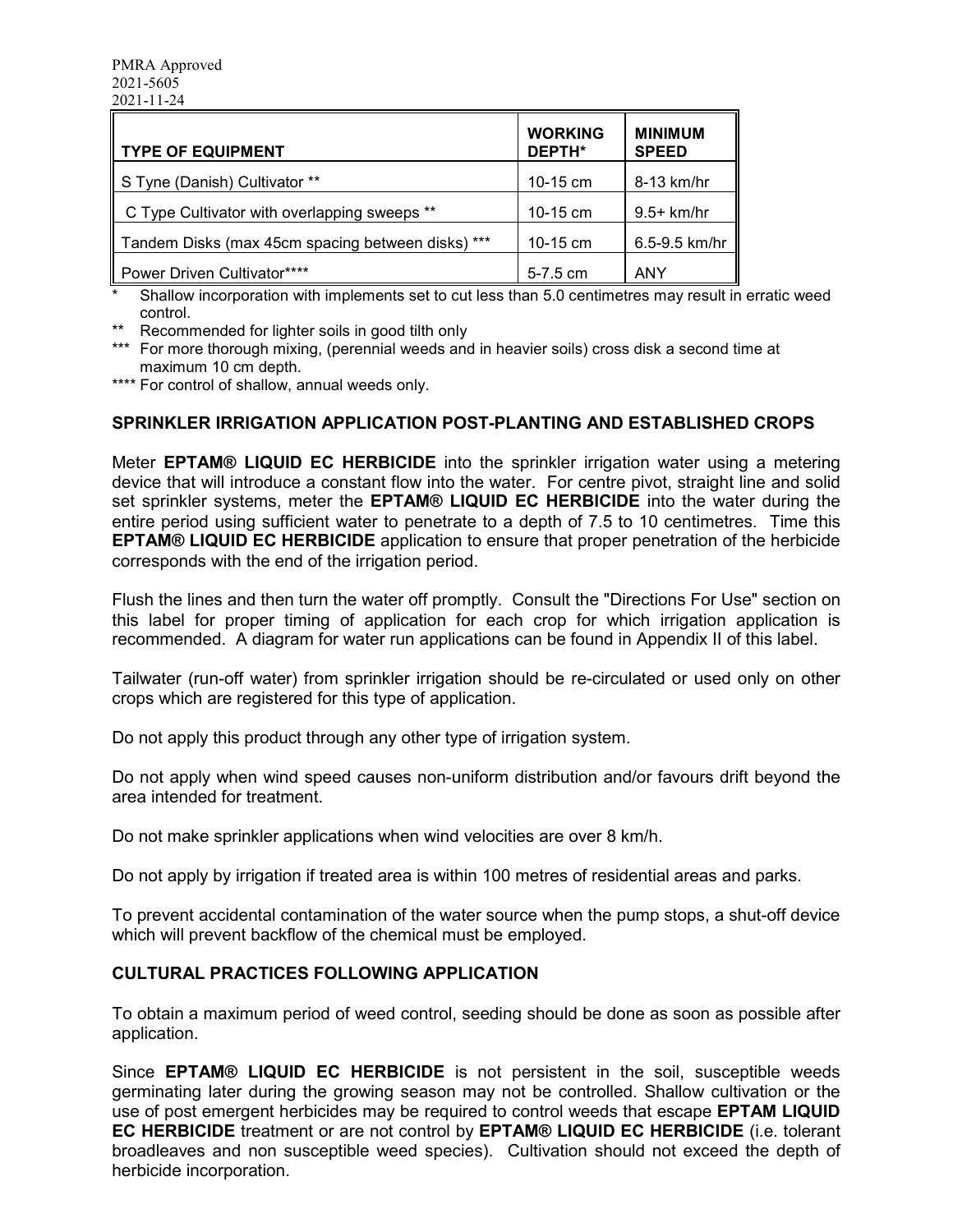## **RESISTANCE-MANAGEMENT RECOMMENDATIONS**

For resistance management, **EPTAM LIQUID EC HERBICIDE** is a Group 15 herbicide. Any weed population may contain or develop plants naturally resistant to **EPTAM LIQUID EC HERBICIDE** and other Group 15 herbicides. The resistant biotypes may dominate the weed population if these herbicides are used repeatedly in the same field.

Other resistance mechanisms that are not linked to site of action, but specific for individual chemicals, such as enhanced metabolism, may also exist. Appropriate resistance-management strategies should be followed.

To delay herbicide resistance:

- Where possible, rotate the use of **EPTAM LIQUID EC HERBICIDE** or other Group 15 herbicides within a growing season (sequence) or among growing seasons with different herbicide groups that control the same weeds in a field.
- Use tank mixtures with herbicides from a different group when such use is permitted. To delay resistance, the less resistance-prone partner should control the target weed(s) as effectively as the more resistance-prone partner.
- Herbicide use should be based on an integrated weed management program that includes scouting, historical information related to herbicide use and crop rotation, and considers tillage (or other mechanical control methods), cultural (for example, higher crop seeding rates; precision fertilizer application method and timing to favour the crop and not the weeds), biological (weed-competitive crops or varieties) and other management practices.
- Monitor weed populations after herbicide application for signs of resistance development (for example, only one weed species on the herbicide label not controlled). If resistance is suspected, prevent weed seed production in the affected area if possible by an alternative herbicide from a different group. Prevent movement of resistant weed seeds to other fields by cleaning harvesting and tillage equipment when moving between fields, and planting clean seed.
- Have suspected resistant weed seeds tested by a qualified laboratory to confirm resistance and identify alternative herbicide options.
- Contact your local extension specialist or certified crop advisors for any additional pesticide resistance-management and/or integrated weed-management recommendations for specific crops and weed biotypes.
- For further information or to report suspected resistance, contact Gowan Company representatives at 1-800-960-4318.

EPTAM is a registered trademark of Gowan Company LLC. LEXONE is a trademark of . SENCOR is a registered trademark of Farbenfabriken Bayer Gmb. H, Leverkusen. TREFLAN is a registered trademark of Dow Agrosciences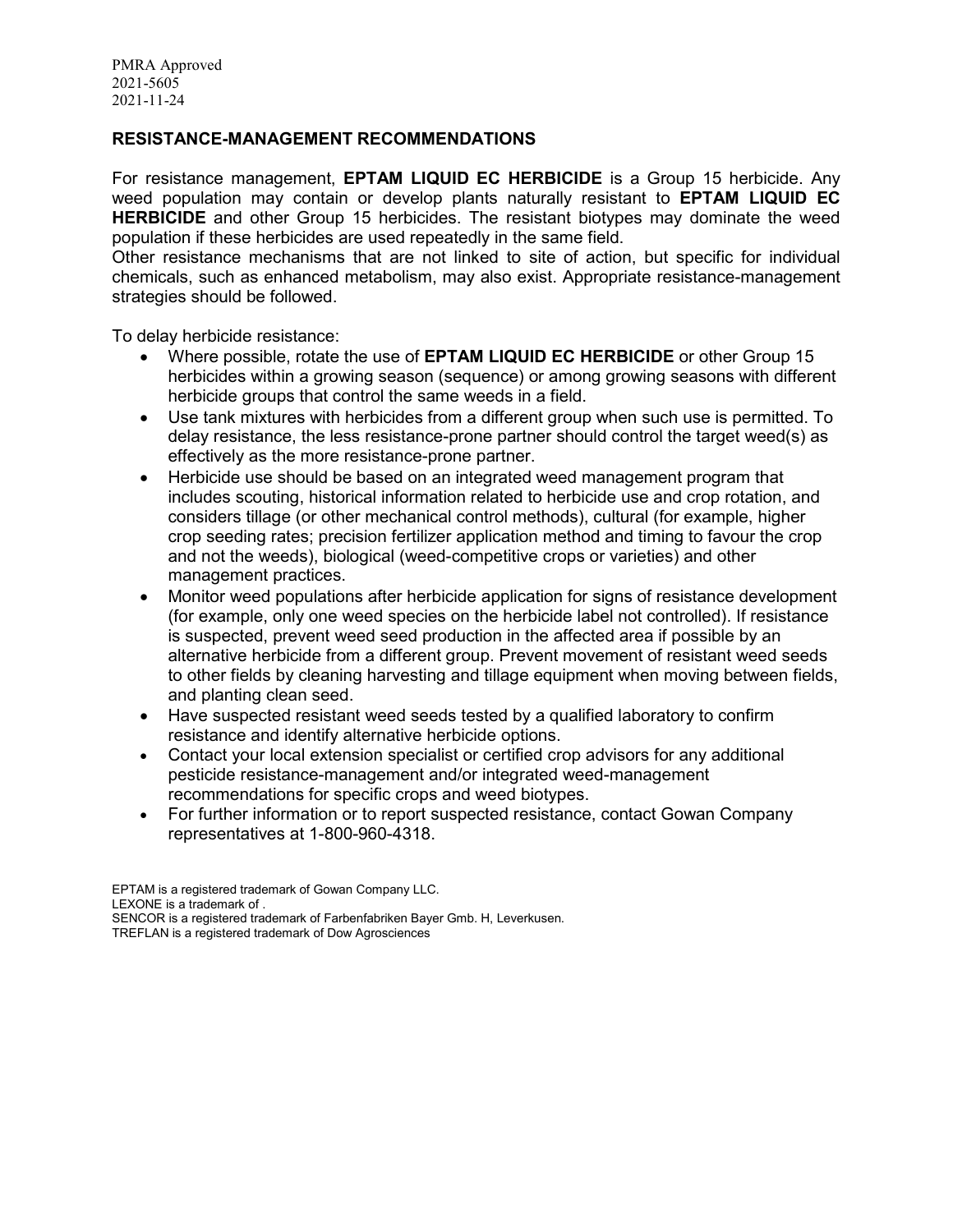# **APPENDIX I - EPTAM LIQUID EC HERBICIDE with Fluid Fertilizer**

# **PROCEDURE FOR TESTING THE COMPATIBILITY OF EPTAM LIQUID EC HERBICIDE WITH FLUID FERTILIZERS.**

The following procedure is suggested for determining whether **EPTAM LIQUID EC HERBICIDE** may be combined with a specific fluid fertilizer for spray tank application.

#### **Materials Required:**

#### 1. **EPTAM LIQUID EC HERBICIDE**

- 2. Fluid fertilizer to be used.
- 3. Adjuvant for fertilizer tank mix; Unite\* or equivalent. The adjuvant that provides the best emulsification depends on the specific fertilizer under consideration.
- 4. Two one-litre, wide-mouth glass jars with lids or stoppers.
- 5. Graduated pipet or cylinder.
- 6. Measuring cup (250 mL).

#### **PROCEDURE:**

- 1. Pour 500 mL of the fluid fertilizer into each of the litre jars.
- 2. Add adjuvant to one of the jars and mix (see next rate table).
- 3. Add the **EPTAM LIQUID EC HERBICIDE** to both jars (see next rate table).
- 4. Close both jars with lids or stoppers and mix the contents by turning the jars upside down ten times.
- 5. Inspect the surface and body of the mixtures;
	- A) Immediately after completing the jar inversions,
	- B) After allowing the jars to stand quietly for 30 minutes,
	- C) And then again after turning the jars upside down ten times.

\* Unite, Hopkins Agricultural Chemical Co., Madison, Wisconsin.

If a uniform mix cannot be made, the mixture should not be used. If either mixture remains uniform for 30 minutes, the combination may be used. Should either mixture separate after 30 minutes, but readily remix uniformly with ten jar inversions, the mixture can be used if adequate agitation is maintained in the tank. If the mixture with the adjuvant is satisfactory, but the one without adjuvant is not, be sure to use the adjuvant in the spray tank.

Add the adjuvant first to the fluid fertilizer at a rate of 375 mL per 100 litres of fluid fertilizer; foaming can be minimized by using moderate agitation.

Even though found to be compatible, constant agitation is necessary to keep the **EPTAM LIQUID EC HERBICIDE** evenly mixed with the fluid fertilizer.

If non-dispersible oil, sludge or clumps form in the mixtures, the combination should not be used.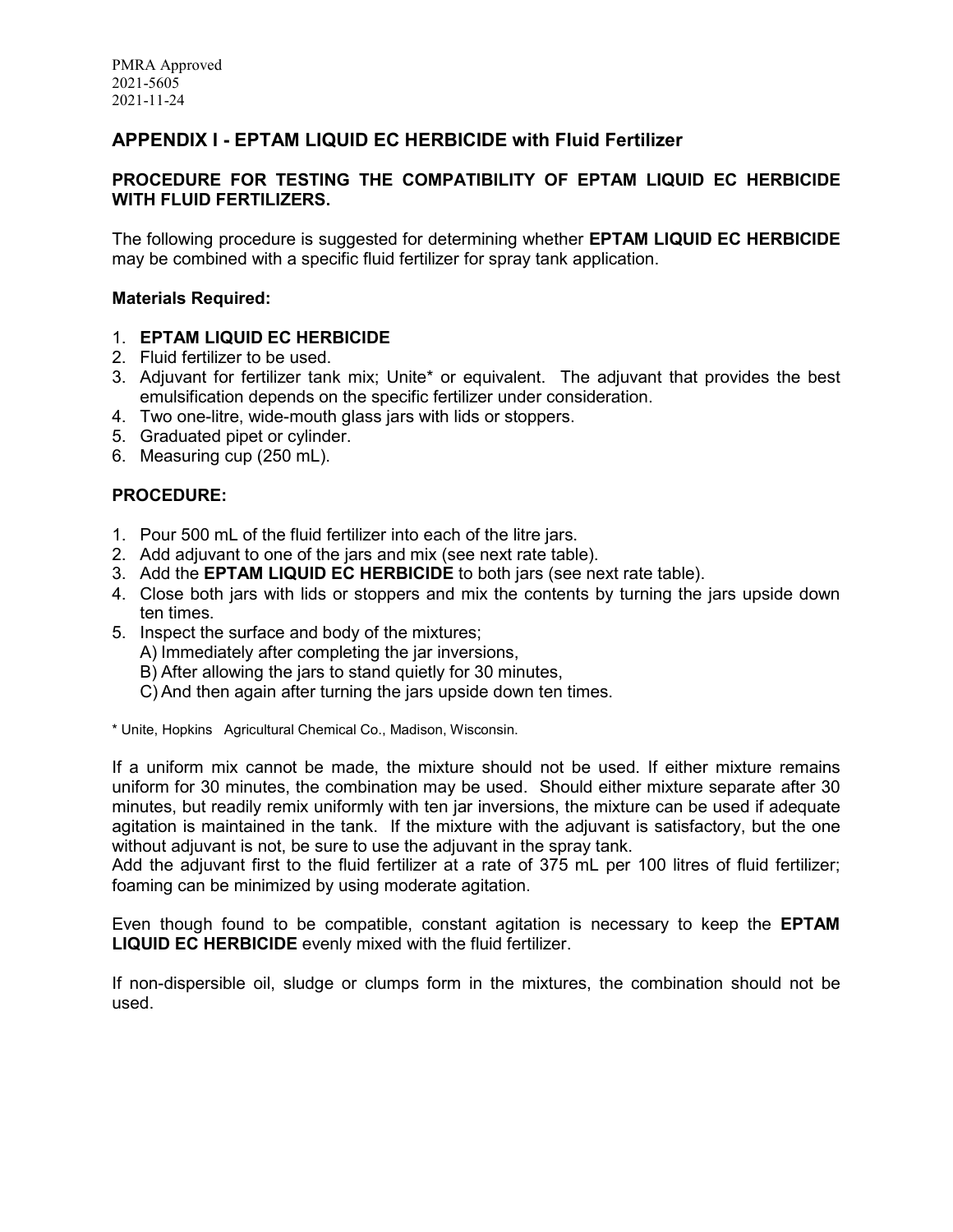# **Compatibility Test Table for EPTAM LIQUID EC HERBICIDE and Adjuvant\* with the Fluid Fertilizer**

| Litres of Fluid Fertilizer<br>to be applied per<br>Hectare | mL of <b>EPTAM LIQUID EC</b><br><b>HERBICIDE **</b><br>to be added to 500 mL of Fertilizer |  |  |
|------------------------------------------------------------|--------------------------------------------------------------------------------------------|--|--|
|                                                            | МL                                                                                         |  |  |
| 100<br>150<br>200<br>250<br>300                            | 25.0<br>17.0<br>12.5<br>10.0<br>8.5<br>6.5                                                 |  |  |

- \* A typical adjuvant rate of use is 375 mL per 100L of fluid fertilizer. Two (2) millilitres of adjuvant should be added to 500 mL of fluid fertilizer in order to equal rate of 375 mL per 100 litres.
- \*\* Based on a rate of 5 litres of **EPTAM LIQUID EC HERBICIDE** per hectare in the fluid fertilizer volumes indicated, adjust amount of pesticide proportionately to correspond with intended field rate (e.g. for field rate of 9.0 litres of **EPTAM LIQUID EC HERBICIDE** in 250 litres fluid fertilizer per hectare, add 18 mL (9L/5L x 10mL) **EPTAM LIQUID EC HERBICIDE** to each jar containing 500 mL of fluid fertilizer for compatibility testing purposes).

# **APPENDIX II - Constant Flow Device Diagram**